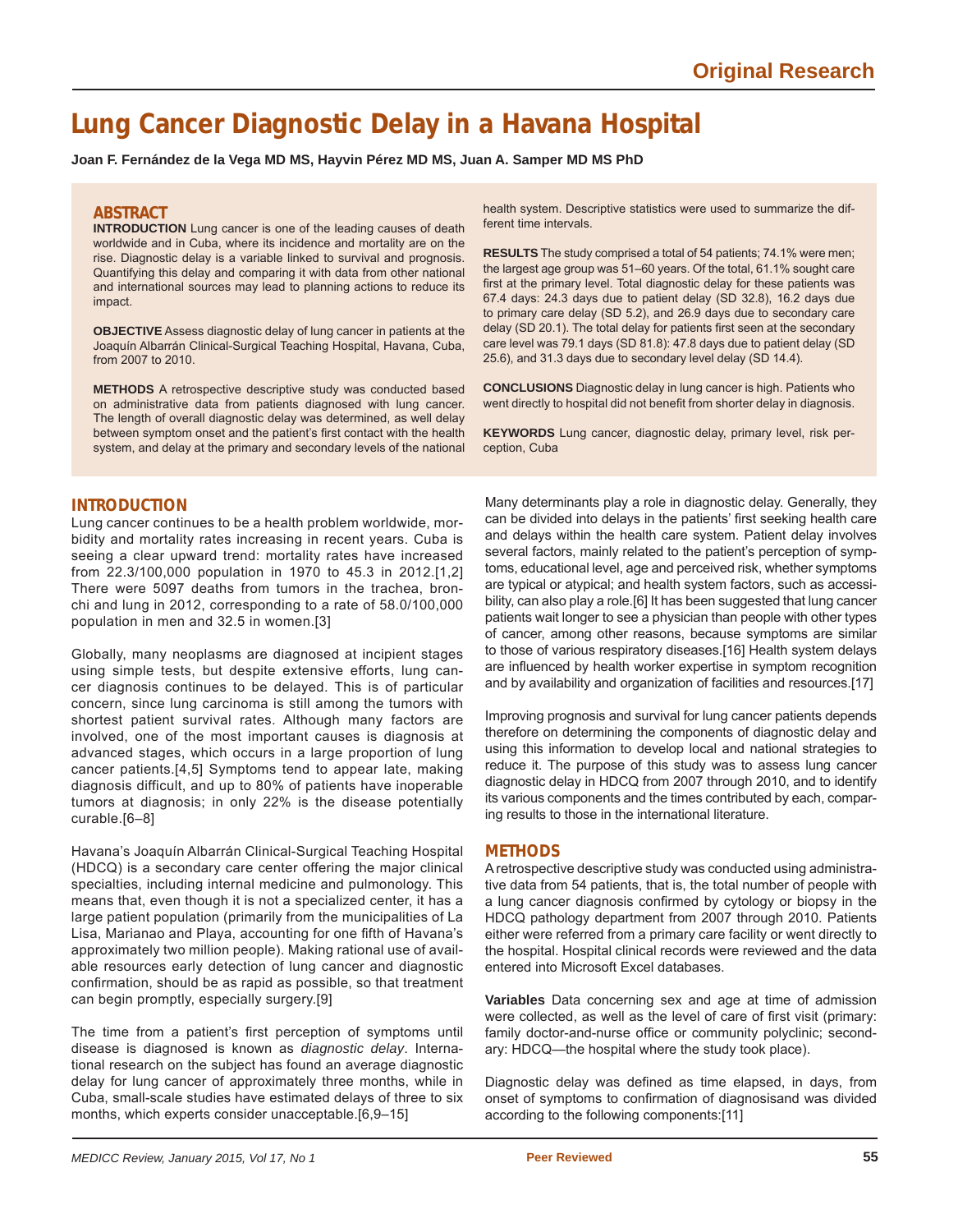# **Original Research**

- Patient delay: Time elapsed from onset of symptoms until first consultation, independent of level of care
- Primary care delay: time elapsed from patient's first primary care consultation until seen at the next level of health services
- Secondary care delay: time elapsed from patient admission and/or assessment at the secondary care level until confirmation of diagnosis

**Analysis** Statistical analysis was performed using InStat version 3.0 software. Absolute frequencies, percentages and SD were calculated and presented in tables.

**Ethics** Data from medical records were anonymized to protect patient confidentiality. The protocol was approved by the HDCQ ethics committee.

# **RESULTS**

Of the 54 patients studied, the largest group was aged 51–60 years (31.5%; 17/54). Men outnumbered women (74.1% vs. 25.9%) (Table 1).

#### **Table 1: Lung cancer patients by age and sex, HDCQ, 2007–2010 (n = 54)**

|                    | <b>Sex</b>     |             |                |       |  |
|--------------------|----------------|-------------|----------------|-------|--|
| Age<br>(years)     |                | <b>Male</b> | <b>Female</b>  |       |  |
|                    | n              | $\%$        | n              | $\%$  |  |
| ≤50 (n = 11)       | 8              | 20.0        | 3              | 21.4  |  |
| $51 - 60$ (n = 17) | 13             | 32.5        | $\overline{4}$ | 28.6  |  |
| $61 - 70$ (n = 9)  | 8              | 20.0        |                | 7.1   |  |
| $71 - 80$ (n = 10) | $\overline{7}$ | 17.5        | 3              | 21.4  |  |
| $≥81$ (n = 7)      | 4              | 10.0        | 3              | 21.4  |  |
| Total ( $n = 54$ ) | 40             | 100.0       | 14             | 99.9* |  |

\*rounding error

HDCQ: Joaquín Albarrán Clinical-Surgical Teaching Hospital

First consultation occurred at the primary care level for 61.1% of patients (33/54). Total delay was 67.4 days for these patients: patient delay 24.3 days (SD 32.8), primary care delay 16.2 days (SD 5.2), and secondary care delay 26.9 days (SD 20.1). Among these patients, diagnostic delay at primary care level was <7 days in 54.5% of cases and secondary-level delay was >16 days in 63.6% of cases (Table 2).

#### **Table 2: Components of lung cancer diagnostic delay in HDCQ patients fi rst seen at primary care level (n = 33)**

|              | <b>Component</b> |               |                     |                 |                       |          |
|--------------|------------------|---------------|---------------------|-----------------|-----------------------|----------|
| Delay (days) | <b>Patient</b>   |               | <b>Primary care</b> |                 | <b>Secondary care</b> |          |
|              | n                | $\frac{9}{6}$ | n                   | $\%$            | n                     | $\%$     |
| $\leq 7$     | 14               | 42.4          | 18                  | 54.5            | $\mathbf 0$           | 0.0      |
| $8 - 15$     | 6                | 18.2          | 4                   | 12 <sub>1</sub> | 12                    | 36.4     |
| $16 - 30$    | $\overline{7}$   | 21.2          | $\overline{7}$      | 21.2            | 16                    | 48.5     |
| $\geq 31$    | 6                | 18.2          | 4                   | 12.1            | 5                     | 15.2     |
| Total        | 33               | 100.0         | 33                  | 99.9*           | 33                    | $100.1*$ |

#### \*rounding error

HDCQ: Joaquín Albarrán Clinical-Surgical Teaching Hospital

Patients who went directly to the secondary level had a total delay of 79.1 days (SD 81.8): patient delay 47.8 days (SD 25.6) and secondary level delay 31.3 days (SD 14.4). They experienced diagnostic delay >16 days in 90.5% of cases (Table 3). Diagnostic delay >30 days occurred in 74.1% of all cases, and no patients experienced total delay <15 days (Table 4).

#### **Table 3: Components of lung cancer diagnostic delay in HDCQ patients fi rst seen at HDCQ (n = 21)**

|              | <b>Component</b> |                |                       |       |  |
|--------------|------------------|----------------|-----------------------|-------|--|
| Delay (days) |                  | <b>Patient</b> | <b>Secondary care</b> |       |  |
|              | n                | $\%$           | $\mathsf{n}$          | $\%$  |  |
| $\leq 7$     | 6                | 28.6           | 0                     | 0.0   |  |
| $8 - 15$     | 3                | 14.3           |                       | 9.5   |  |
| $16 - 30$    | 7                | 33.3           | 11                    | 52.4  |  |
| $\geq$ 31    | 5                | 23.8           | 8                     | 38.1  |  |
| <b>Total</b> | 21               | 100.0          | 21                    | 100.0 |  |

HDCQ: Joaquín Albarrán Clinical-Surgical Teaching Hospital

#### **Table 4: Total diagnostic delay in HDCQ lung cancer patients (n = 54)**

| Delay (days) | <b>Patients</b> |         |
|--------------|-----------------|---------|
|              | $\mathsf{n}$    | %       |
| $16 - 30$    | 14              | 25.9    |
| $31 - 60$    | 20              | 37.0    |
| $61 - 90$    | 12              | 22.2    |
| $\geq 91$    | 8               | 14.8    |
| Total        | 54              | $99.9*$ |

\*rounding error

HDCQ: Joaquín Albarrán Clinical-Surgical Teaching Hospital

# **DISCUSSION**

The predominance of men in the study population is consistent with the epidemiology of lung cancer[1–3] and with other reports on diagnostic delay in Cuba.[10,11] Internationally, most patients have their first consultation at the primary care level,[18–20] and this is also the case in Cuba, where there is universal free access to health care, grounded in a national primary care network based on neighborhood family doctorand-nurse offices and community polyclinics.[20] While service accessibility is a health system characteristic, it influences the patient's ability and decision to seek attention and therefore affects the temporal lapse between symptoms and first medical contact. Cuba's extensive network of primary care facilities helps explain the fact that more than half of patients first sought care at the primary level and that those who did so delayed less than 15 days.

Our data suggest that diagnostic delay occurs at each step in the process, although patient delay had the greatest impact for those who went directly to the hospital, even longer than patient plus primary care delay for those who first sought attention at the primary level. Other research outcomes vary concerning which delay component has a greater impact on total diagnostic delay. In Cuba, Borrego found that 61.7% of diagnostic delay was due to patient-related factors,[12] while Valdés found the health system to be the greater contributor (mean delay 61.6 days).[11] Salomaa in Finland found the two components to be approximately equal.[21] The explanation for these differences could be variability in study scenarios. There might be differences in recognition of symptoms, poor assessment of symptoms, or interaction among factors.[6] Our study did not intend to delve into the reasons for delay, but only to understand its composition.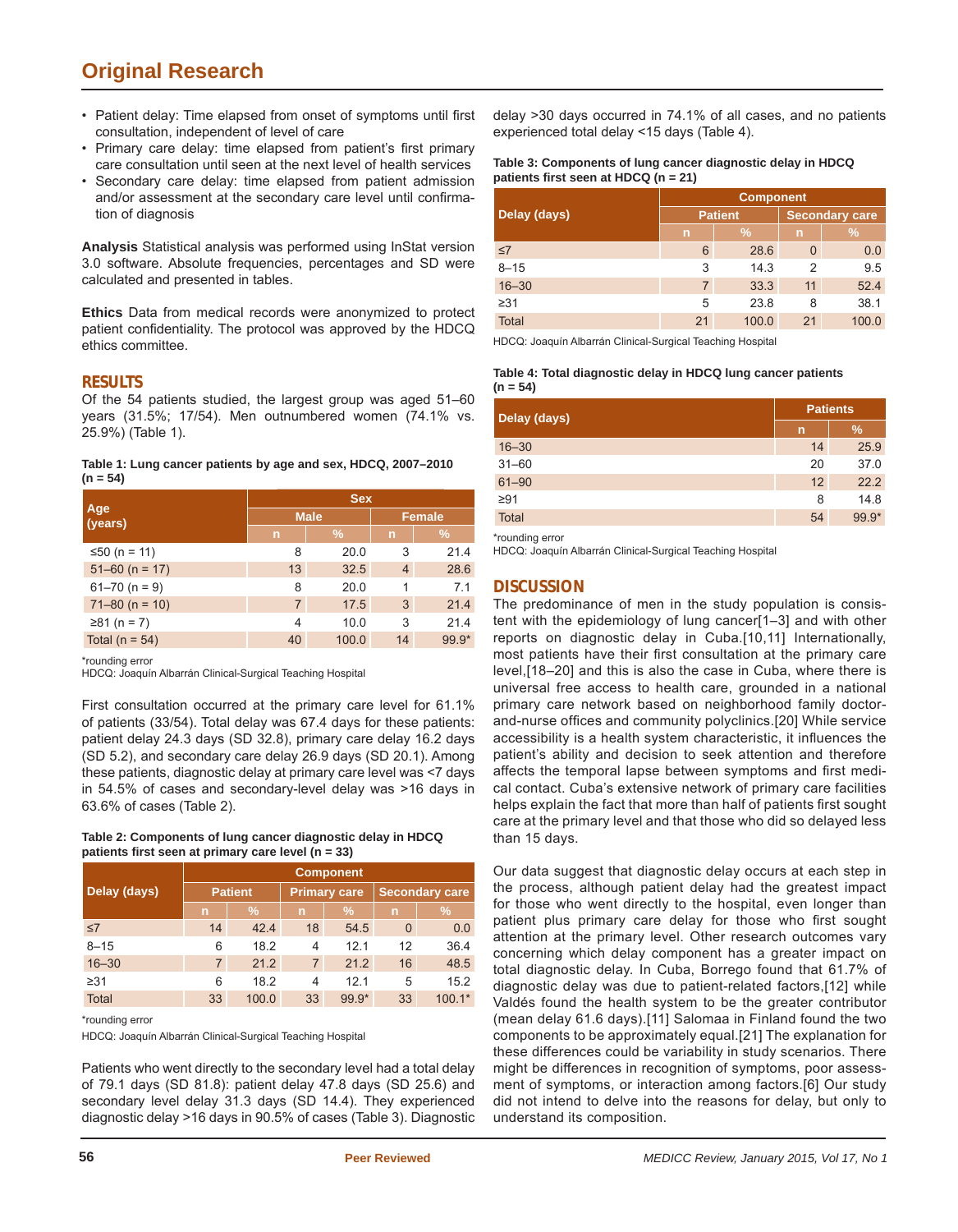The greater diagnostic delay at the secondary level could be due to a sporadic lack of diagnostic tools for imaging, endoscopy and pathology, or possibly to ineffective organization by HDCQ of available material and human resources, or lack of a suitable lung cancer protocol, such as those in other Cuban hospitals, aimed at reducing diagnostic time to seven days.[22]

The total diagnostic delay we found is considered high. Several studies agree that a total delay greater than 45 days is unacceptable;[23,24] some even suggesting limits of 2–4 weeks, though these recommendations are for the most part empirical.[25,26] Many published studies on this topic find that even the less stringent limits are not met, including Simunovic in Ontario, Canada, in 2000,[27] Myrdal in Sweden 1995–1999 (median delay 4.6 months),[28] Salomaa in Finland in 2001 (mean delay 98 days),[21] and Allgar in England 1999–2000 (mean delay 88.5 days).[15] In Cuba, Cabanes found that 59.4% of patients studied experienced a delay of <90 days (2003–2009)[29] and Valdés found total diagnostic delay of 73.1 days (2005–2007).[11] Borrego's 2008 study found that 47.4% of patients waited >12 months.[12]

The similarities between our results and those of other studies, even in more technologically advanced countries, suggest that poor organization and management of health services, not just material shortages, play an important role in diagnostic delay.

Several authors recognize this and propose setting up diagnostic assessment units, as has already been done for breast cancer. [30]

One limitation of this study is that it did not include lung cancer stage or histology at diagnosis, which could have an impact on the expression of symptoms and their perception by patient, doctor or both. Another is that we were unable to determine whether and how much patient factors or appointment availability affected delay between referral to secondary care and time seen there.

It is important to recognize which factors have a specific impact on diagnostic delay, because addressing these would have a positive effect on prognosis and survival. We recommend expanding this study to other areas of health care, looking more closely at factors explaining diagnostic delay. We also recommend public campaigns to raise awareness in people at risk of lung cancer, so they can promptly recognize early symptoms and learn about options for diagnosis and treatment.

# **CONCLUSIONS**

Diagnostic delay in lung cancer is inadmissibly high among HDCQ patients, and those who went directly to the hospital, instead of visiting primary care facilities first, did not benefit from shorter diagnostic delay.  $-M$ -

## **REFERENCES**

- Siegel R, Naishadham D, Jemal A. Cancer statistics, 2013. CA Cancer J Clin. 2013 Jan;63(1):11–30.
- 2. Domínguez Alonso E, Seuc JA, Galán Y. Años de vida saludable perdidos por cáncer de pulmón en Cuba en años seleccionados. Rev Cubana Salud Pública [Internet]. 2011 [cited 2013 Dec 26];37(4):428 –41. Available from: http://www .bvs.sld.cu/revistas/spu/vol\_37\_04\_11/spu07411 .htm. Spanish.
- 3. Center for Population and Development Studies (CU). Anuario Demográfico de Cuba 2012. Havana: National Statistics Bureau (CU); 2012. Spanish.
- 4. Duménigo Arias O, De Armas Pérez B, Gil Hernández A, Gordis Aguilera MV. Nódulo pulmonar solitario: ¿Qué hacer? Rev Cubana Cir [Internet]. 2007 Apr–Jun [cited 2013 Nov 26];46(2). Available from: http://scielo.sld.cu/scie lo.php?script=sci\_arttext&pid=S0034749320070 00200009&lng=es&nrm=iso. Spanish.
- 5. Sánchez De Cos Escuín J. El cáncer de pulmón en España. Epidemiología, supervivencia y tratamiento actuales. Arch Bronconeumol. 2009 Jul;45(7):341–8. Spanish.
- 6. Ellis PM, Vandermeer R. Delays in the diagnosis of lung cancer. J Thorac Dis. 2011 Sep;3(3):183–8.
- 7. Rivera C, Mathiaux J, Haaser T, Begueret H, Jougon J, Trouette R. [Delays in the diagnosis and treatment of lung cancer for patients treated with radiation therapy]. Bull Cancer. 2012 Dec;99(12):1117–22. French.
- 8. Chandra S, Mohan A, Guleria R, Singh V, Yadav P. Delays during the diagnostic evaluation and treatment of lung cancer. Asian Pac J Cancer Prev. 2009 Jul–Sep;10(3):453–6.
- 9. Almádana Pacheco V, Vázquez Martín M, Sánchez Varilla JM, Torres Gómez J, Dante García H, Martínez Fuentes V. Demora desde el diagnóstico hasta el tratamiento quirúrgico en el cáncer de pulmón en el área hospitalaria virgen Macarena de Sevilla. An Med Interna (Madrid). 2005 Aug;22(8):361–3. Spanish.
- 10. Lima Guerra A, Gassiot Nuño C, Ramos Quevedo A, Rodríguez Vázquez JC, Cabanes Varona L, Morales Sánchez L, et al. Conducta diagnóstica y pronóstico en pacientes con carcinoma pulmonar de células no pequeñas en estadios quirúrgicos. Rev Cub Med. 2012 Jan– Mar;51(1):15–24. Spanish.
- 11. Valdés Díaz S, García Silvera E, Pérez Cruz H. Length of diagnostic delay in patients with nonsmall-cell lung cancer. MEDICC Rev. 2010 Winter;12(1):29–32.
- 12. Borrego Díaz L, González Sapsin K, Borrego Pino L, Dovale Borjas B, González Sapsin K. Diagnóstico tardío del cáncer en adultos mayores. Correo Científico Médico de Holguín. 2008;12(5):1–8. Spanish.
- 13. Radzikowska E, Roszkowski-Śliż K, Głaz P. The impact of timeliness of care on survival in non-small cell lung cancer patients. Pneumonol Alergol Pol. 2012;80(5):422–9.
- 14. Sulu E, Tasolar O, Berk Takir H, Yagci Tuncer L, Karakurt Z, Yilmaz A. Delays in the diagnosis and treatment of non-small-cell lung cancer. Tumori. 2011 Nov–Dec;97(6):693–7.
- 15. Allgar VL, Neal RD. Delays in the diagnosis of six cancers: analysis of data from the National Survey of NHS Patients: Cancer. Br J Cancer. 2005 Jun 6;92(11):1959–70.
- 16. Baughan P, O'Neill B, Fletcher E. Auditing the diagnosis of cancer in primary care: the experience in Scotland. Br J Cancer. 2009 Dec 3;101 Suppl 2:S87–91.
- 17. Hueto Pérez De Heredia J, Cebollero Rivas P, Cascante Rodrigo JA, Andrade Vela I, Pascal Martínez I, Boldú Mitjans J, et al. Evaluación de la utilización de una consulta de diagnóstico rápido de cáncer de pulmón. Tiempos de demora diagnóstica y terapéutica. Arch Bronconeumol. 2012 Aug;48(8):267–73. Spanish.
- 18. Singh H, Hirani K, Kadiyala H, Rudomiotov O, Davis T, Khan MM, et al. Characteristics and predictors of missed opportunities in lung cancer diagnosis: an electronic health

record-based study. J Clin Oncol. 2010 Jul 10;28(20):3307–15.

- 19. Athey VL, Suckling RJ, Tod AM, Walters SJ, Rogers TK. Early diagnosis of lung cancer: evaluation of a community-based social marketing intervention. Thorax. 2012 May;67(5):412–7.
- 20. Álvarez Sintes R, Hernández Cabrera G, Báster Moro JC, Garcia Nuñez RD. Medicina General Integral. Havana: ECIMED; 2008. Spanish.
- 21. Salomaa ER, Sällinen S, Hiekkanen H, Liippo K. Delays in the diagnosis and treatment of lung cancer. Chest. 2005 Oct;128(4):2282–8.
- 22. Negrín-Villavicencio JA, Soriano-García JL, Rodríguez H, Galego-Pimentel D, Pérez-Caballero MD, Castellanos R, editors. Manual de Prácticas Médicas del Hospital Hermanos Ameijeiras. Unidad Funcional de Tumores. 4th ed. Havana: Editorial Ciencias Médicas; 2012, pp. 886. Spanish.
- 23. Clemente MG, Escudero C, Alonso M, Carro F, Cocina B. Demora diagnóstica en el carcinoma broncogénico. Arch Bronconeumol. 2004;20(Suppl 2):1–151. Spanish.
- 24. Alberts WM, Bepler G, Hacelton T, Ruckdeschel JC, Williams Jr JH; American College of Chest Physicians. Lung cancer. Practice organization. Chest. 2003 Jan;123(1 Suppl):S332–7.
- 25. Hanna SJ, Muneer A, Khalil KH. The 2-week wait for suspected cancer: time for a rethink? Int J Clin Pract. 2005 Nov;59(11):1334–9.
- 26. Dodds W, Morgan M, Wolfe C, Raju KS. Implementing the 2-week wait rule for cancer referral in the UK: general practitioners' views and practices. Eur J Cancer Care (Engl). 2004 Mar;13(1):82–7.
- 27. Simunovic M, Gagliardi A, McCreadi D, Coates A, Levine M, DePetrillo D. A snapshot of waiting times for cancer surgery provided by surgeons affiliated with regional cancer centres in Ontario. CMAJ [Internet]. 2001 [cited 2014 Feb 26];165(4). Available from: http://www.cmaj.ca/ content/165/4/421.html